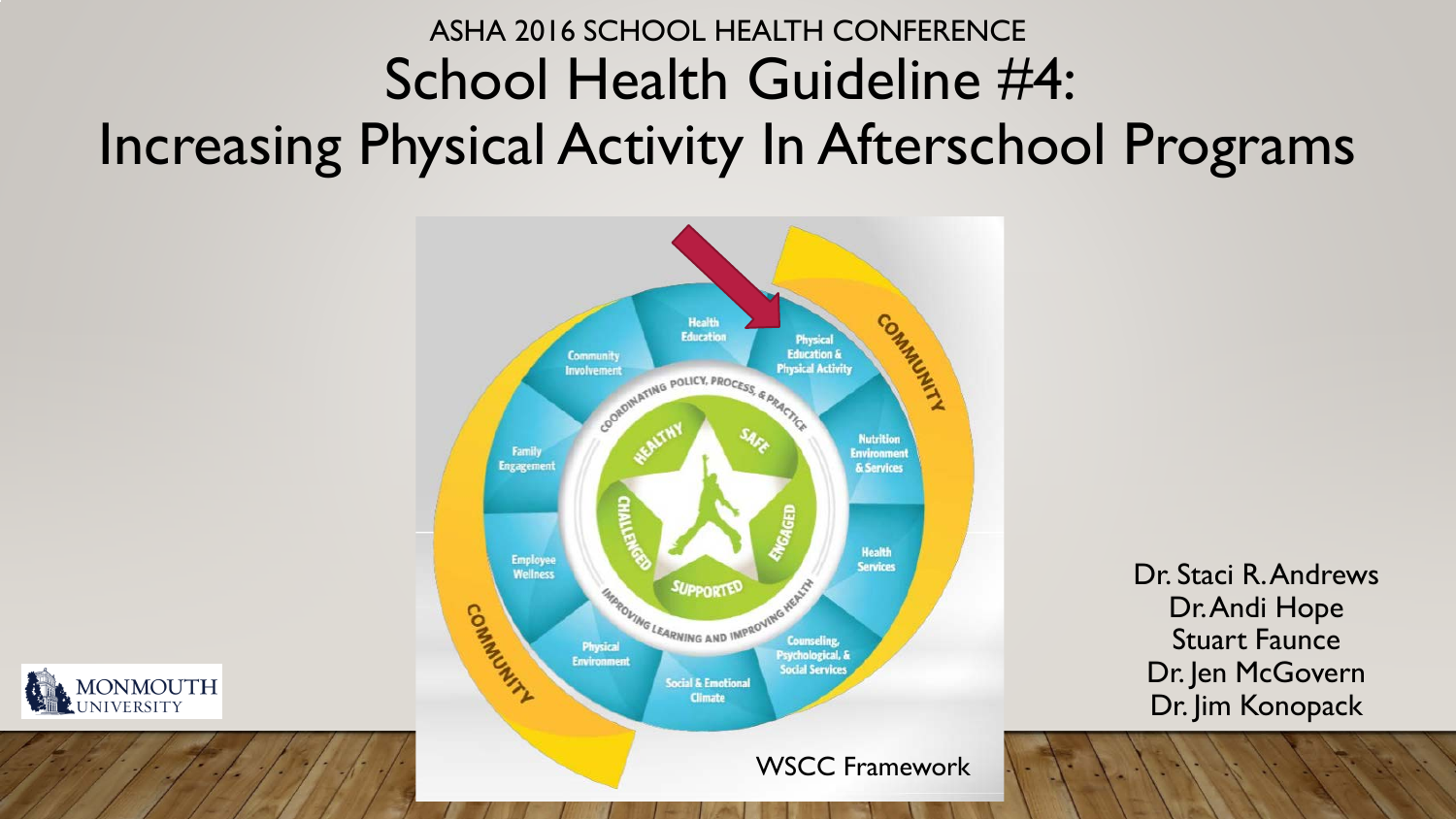## STATISTICS, GUIDELINES, & BENEFITS

### **Obesity Statistics**

• Childhood obesity rates have more than tripled over the past three decades in the US

(Ogden, Carroll, Kit, & Flegal, 2012)

### Physical Activity (PA) Guidelines

• Less than half of U. S. children accumulate at least 60 minutes of recommended daily moderate- to vigorous-physical activity (Kohl & Cook, 2013; U. S. DHHS, 2008a; Whitt-Glover et al., 2009)

### Health & Academic Benefits of PA

- Improved physical and mental health (Cawley, Frisvold, & Meyerhoefer, 2012; U. S. DHHS, 2008b)
	-
- Higher grades, standardized test scores, concentration, retention, on-task behavior, attendance (CDC, 2010)

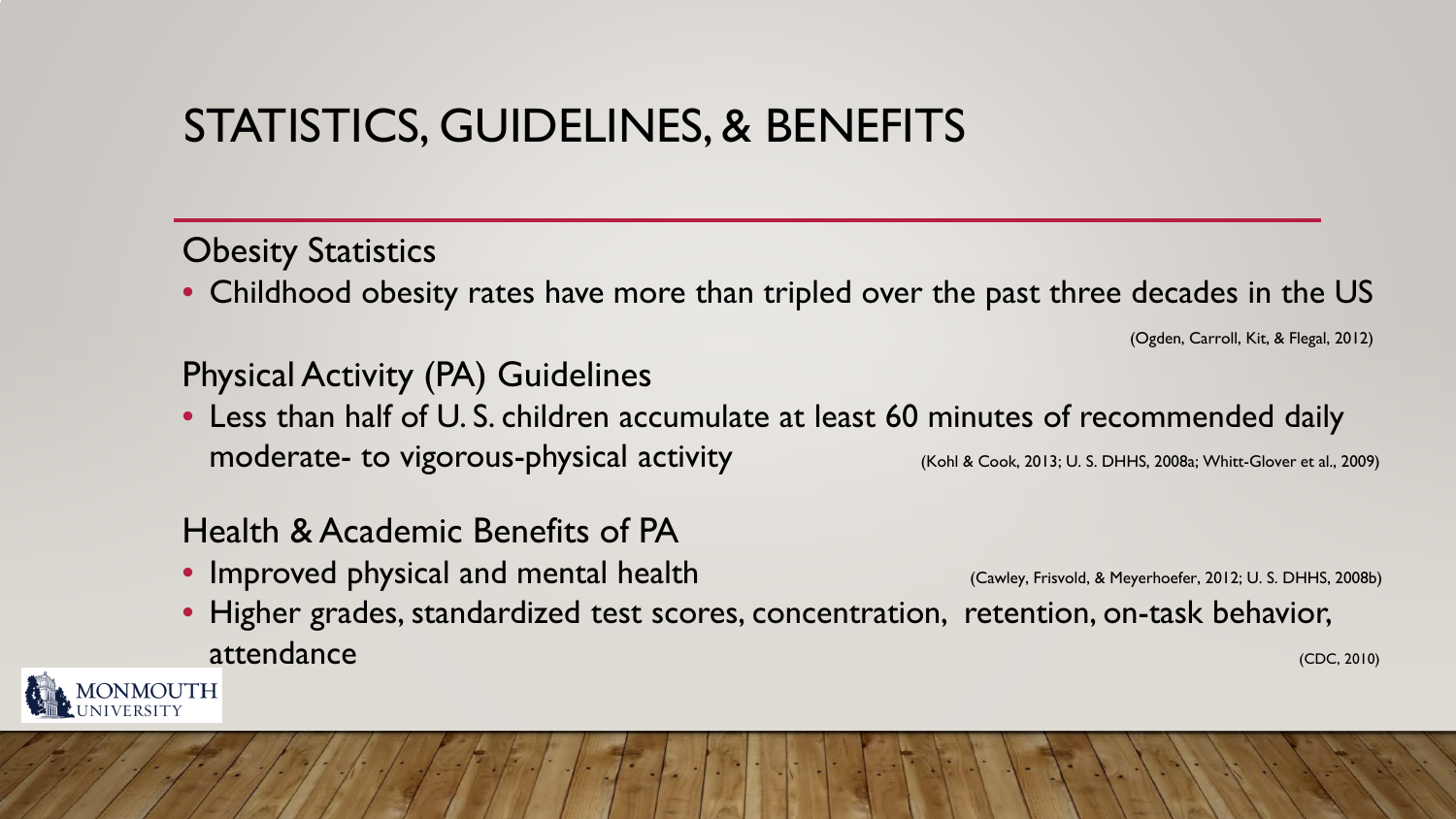## AFTERSCHOOL PROGRAMS (ASPs) STATISTICS

• ASPs have been identified as a key setting for providing PA

(Physical Activity Guidelines for Americans Midcourse Report Subcommittee of the PCFSN, 2012)

• Nearly 10.2 million U.S. children (18%) currently participate in an ASP which reflects an increase of nearly 2 million children over the past 5 years

(Afterschool Alliance, 2014)

• 80% of parents with children enrolled in an ASP believe PA opportunities should be offered daily

(Afterschool Alliance, 2015)

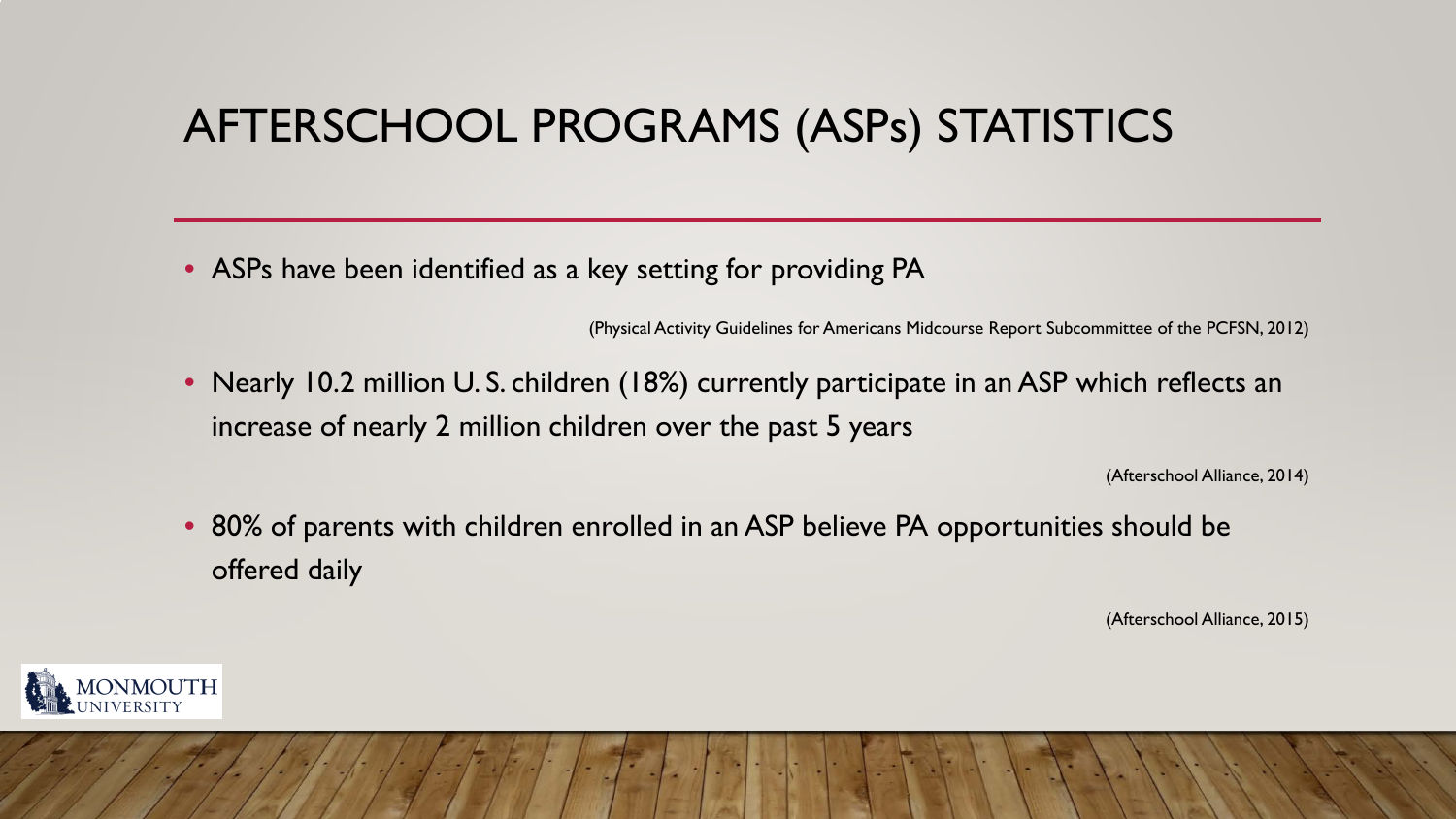### 2011 HEATHY EATING AND PHYSICAL ACTIVITY (HEPA) STANDARDS IN OUT-OF-SCHOOL TIME PROGRAMS

- Provide 30 min of daily, developmentally appropriate PA
- Support MVPA at least 50% of the time
- PA should be inclusive, appealing to children, & offer variety
- Promote the health-related benefits of fitness
- Use evidence-based best practices

(Afterschool Alliance, 2015; Wiecha, Hall, Gannett, & Roth, 2011)

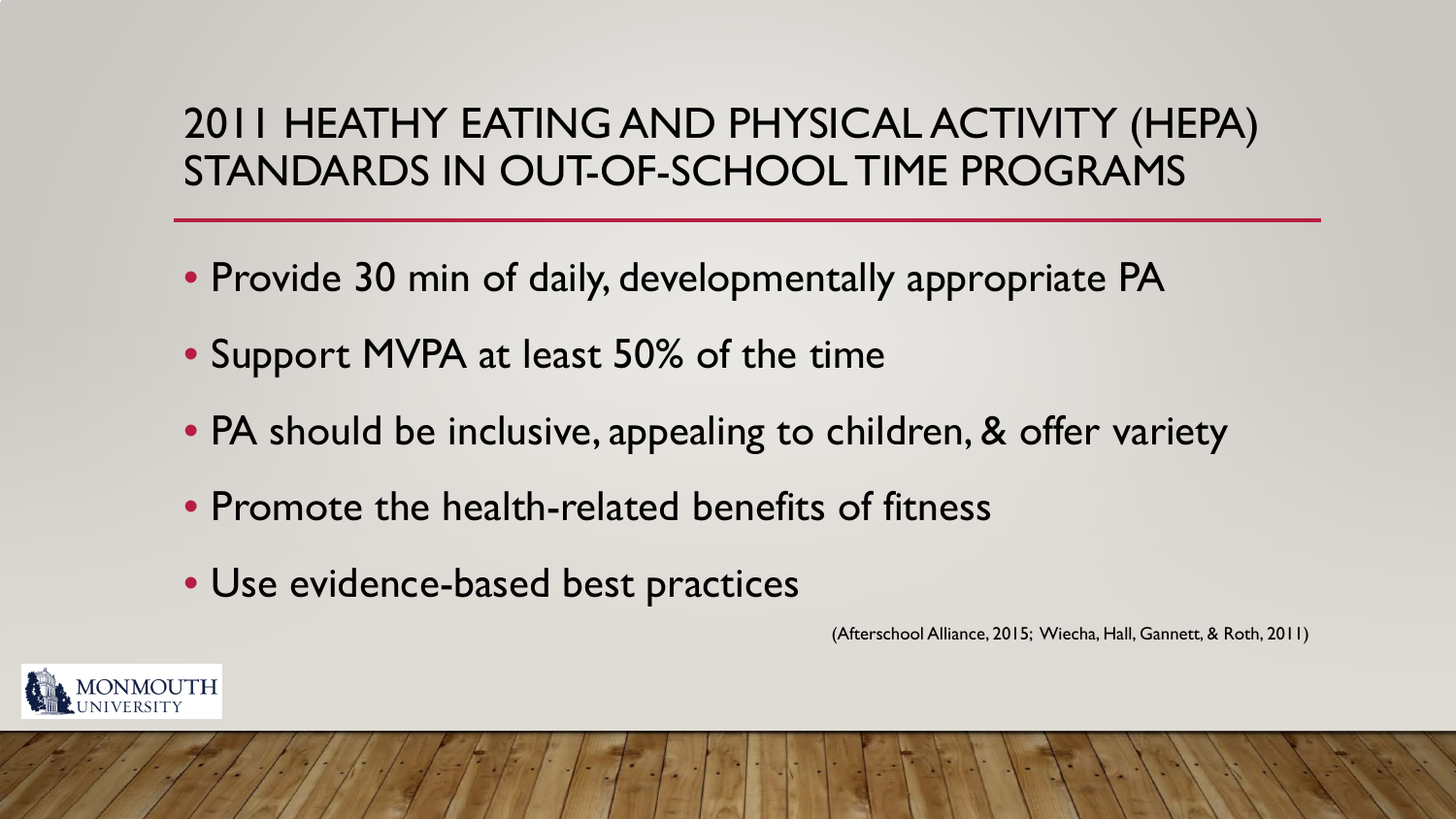## EVIDENCE-BASED BEST PRACTICES: PROMOTING PA IN ASPS

#### • Create and maintain a mastery-oriented environment

(Beets, Pitetti, & Forlaw, 2007; Gortmaker et al., 2012; Nicholls, 1989; Sharpe et al., 2011; Wilson et al., 2011; Zarrett et al., 2012; Zarrett et al., 2015)

### • Promote intrinsic motivation to be physically active by meeting the psychological needs for autonomy, competence, and relatedness

(Coleman, Geller, Rosenkranz, & Dzewaltowski, 2008; Deci & Ryan, 1985; Ryan & Deci, 2000, 2007; Huang et al., 2012; Sallis, Prochaska, & Taylor, 2000; Sharpe, Forrester, & Mandigo, 2011; Trost, Rosenkranz, & Dzewaltowski, 2008; Weaver, Beets, Webster, Beighle, & Huberty, 2012; Weaver, Beets, Webster, & Huberty, 2014; Wilson et al., 2011; Zarrett et al., 2012; Zarrett et al., 2015)

• Empower peer leaders to support younger students

(Wiecha et al., 2011)

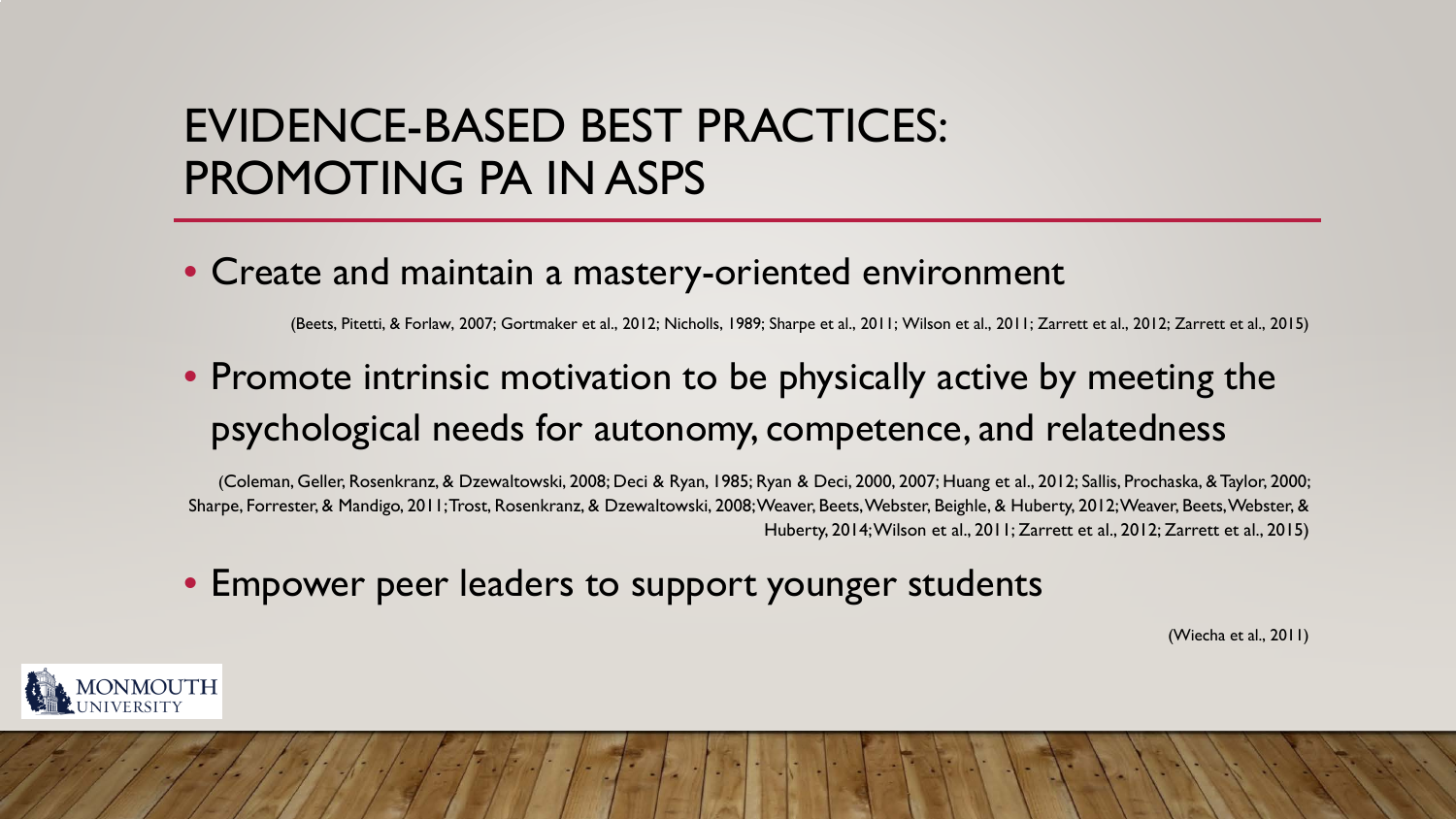## 3 INTERACTIVE STATIONS (6 MIN ROTATIONS)